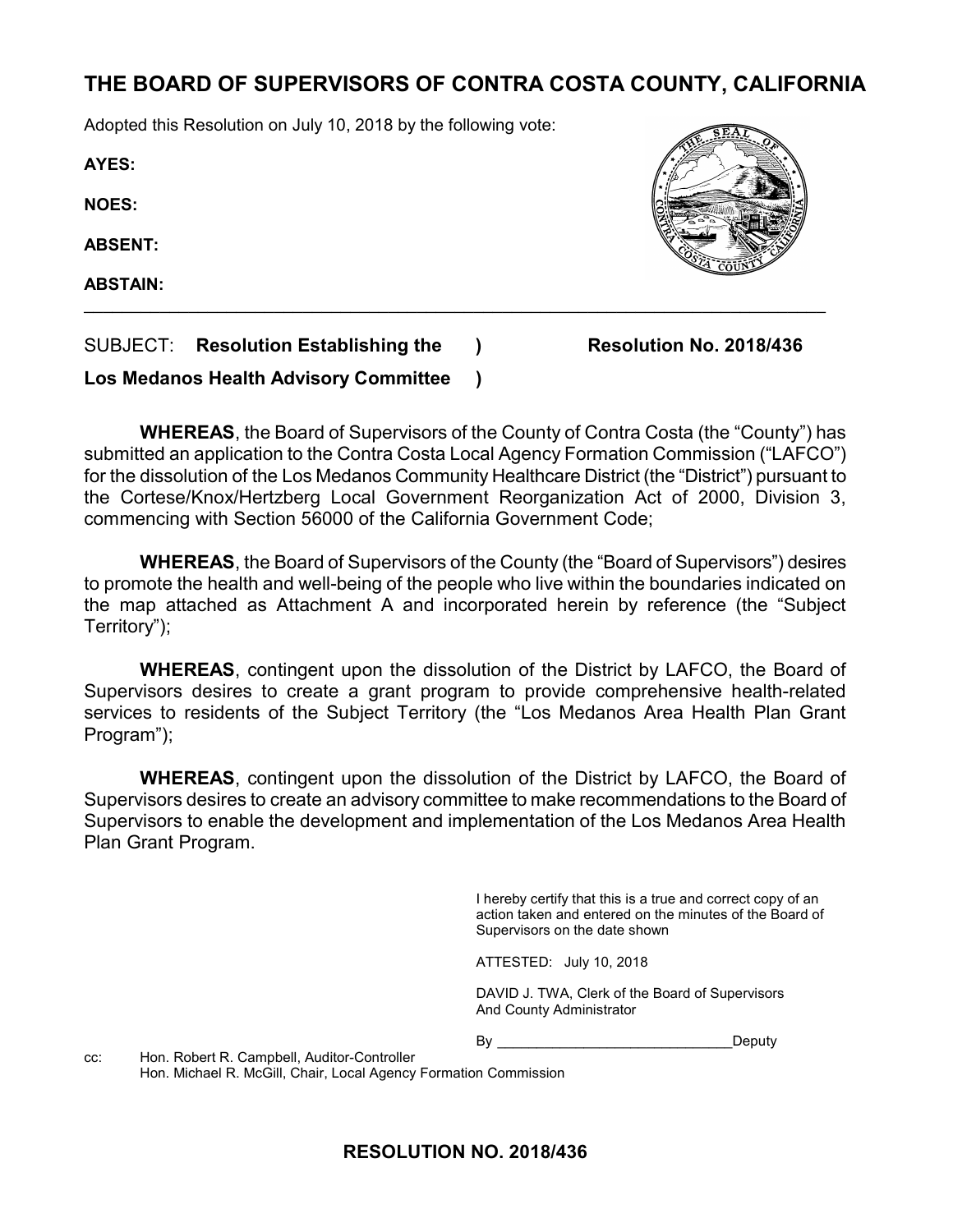### NOW, THEREFORE, BE IT RESOLVED by the Board of Supervisors as follows:

### 1. Establishment of the Los Medanos Health Advisory Committee.

Contingent upon the dissolution of the District by LAFCO pursuant to the application submitted to LAFCO by the County in November 2017, as amended, the Los Medanos Health Advisory Committee (the "Committee") is established.

### 2. Territorial Area.

The area the Committee will serve is the Subject Territory.

## 3. Membership.

The Committee will consist of five (5) members, who are to be selected and appointed by the Board of Supervisors, as follows: (i) one nominated by the City of Pittsburg; (ii) one nominated by the Bay Point Municipal Advisory Committee; (iii) one nominated by the County's Public Health Division, (iv) one nominated by the County's Behavioral Health Division; and (v) one At-Large member, residing or working within the Subject Territory, nominated by the County's Internal Operations Committee.

# 4. Term of Office.

The initial term of office of the members will be (i) two years for the members appointed upon the recommendation of the City of Pittsburg, the County's Public Health Division and the County's Internal Operations Committee, and (ii) three years for the members appointed upon the recommendation of the Bay Point Municipal Advisory Committee and the County's Behavioral Health Division. Following their initial terms, each seat will have a three-year term.

If a vacancy occurs, a replacement will be selected and appointed by the Board of Supervisors upon the nomination of the entity that nominated the prior holder of the seat. The newly-appointed member will serve the remainder of the term of the prior holder of the seat.

Upon the expiration of a member's term, the member is eligible to be reappointed by the Board of Supervisors.

#### 5. Removal from Office.

Each appointed member of the Committee serves at the pleasure of the Board of Supervisors and may be removed, at will, by a majority vote of the Board of Supervisors.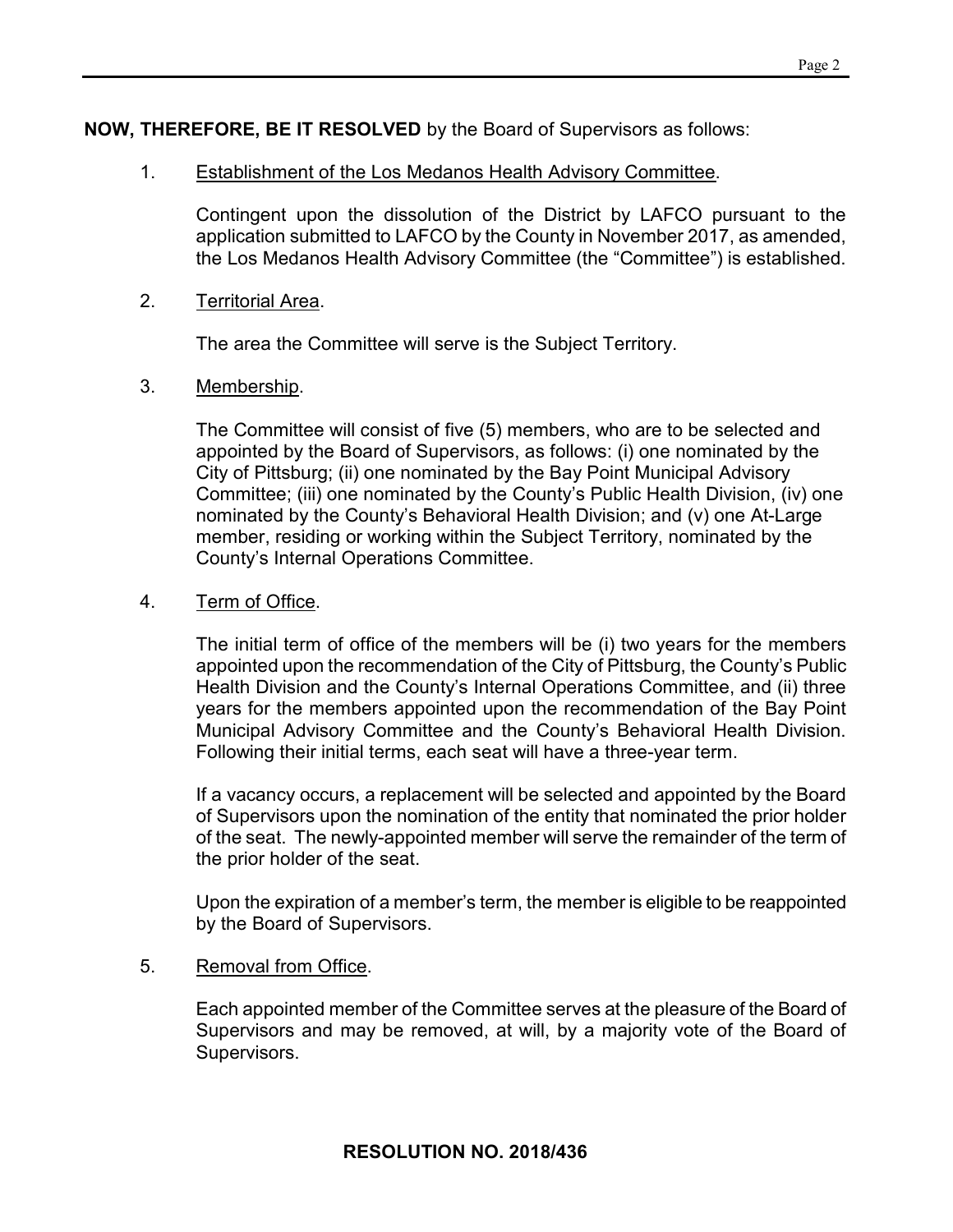### 6. Committee Purpose and Duties.

The Committee will advise the Board of Supervisors on the development and implementation of the Los Medanos Area Health Plan Grant Program and shall:

- Develop an area health plan that identifies the major health disparities that impact residents of the Subject Territory, and priorities for improving health outcomes. The plan will be presented to the Board of Supervisors for review and will not be final unless adopted by the Board of Supervisors. The Committee may engage an outside consultant to assist in developing the plan. The Committee shall submit an updated plan for approval by the Board of Supervisors no less than every five years.
- Solicit proposals from service providers interested in participating the Los Medanos Area Health Plan Grant Program and capable of addressing the priorities outlined in the adopted plan. Funding for grants will be provided from (i) a special fund established by the Auditor-Controller, at the direction of the Board of Supervisors, that is used to segregate the property tax revenue received by the County as a result of the dissolution of the District, and (ii) any other funds made available to the grant program.
- Monitor the efficacy of the programs to which grants are made.
- Report to the Board of Supervisors no less than once per year on the execution of the adopted plan, the grants provided under the grant program, the results achieved through the adopted plan and the grant program, and other matters that relate to the Committee's purpose and duties.

#### 7. Quorum and Vote Necessary for Action.

A quorum is a majority vote of the total number of authorized positions on the Committee, not a majority of the total number of filled positions. The Committee may only take action by a majority vote of the total number of authorized positions, not by a majority vote of the quorum. (With 5 authorized positions, a quorum is 3 members; 3 affirmative votes are necessary for action.)

#### 8. Compensation.

Committee members will serve without compensation of any kind, and the Board of Supervisors will not provide funds for the payment of Committee meeting stipends.

9. Administrative Support.

Administrative support will be provided to the Committee by the County's Health Services Department.

# RESOLUTION NO. 2018/436